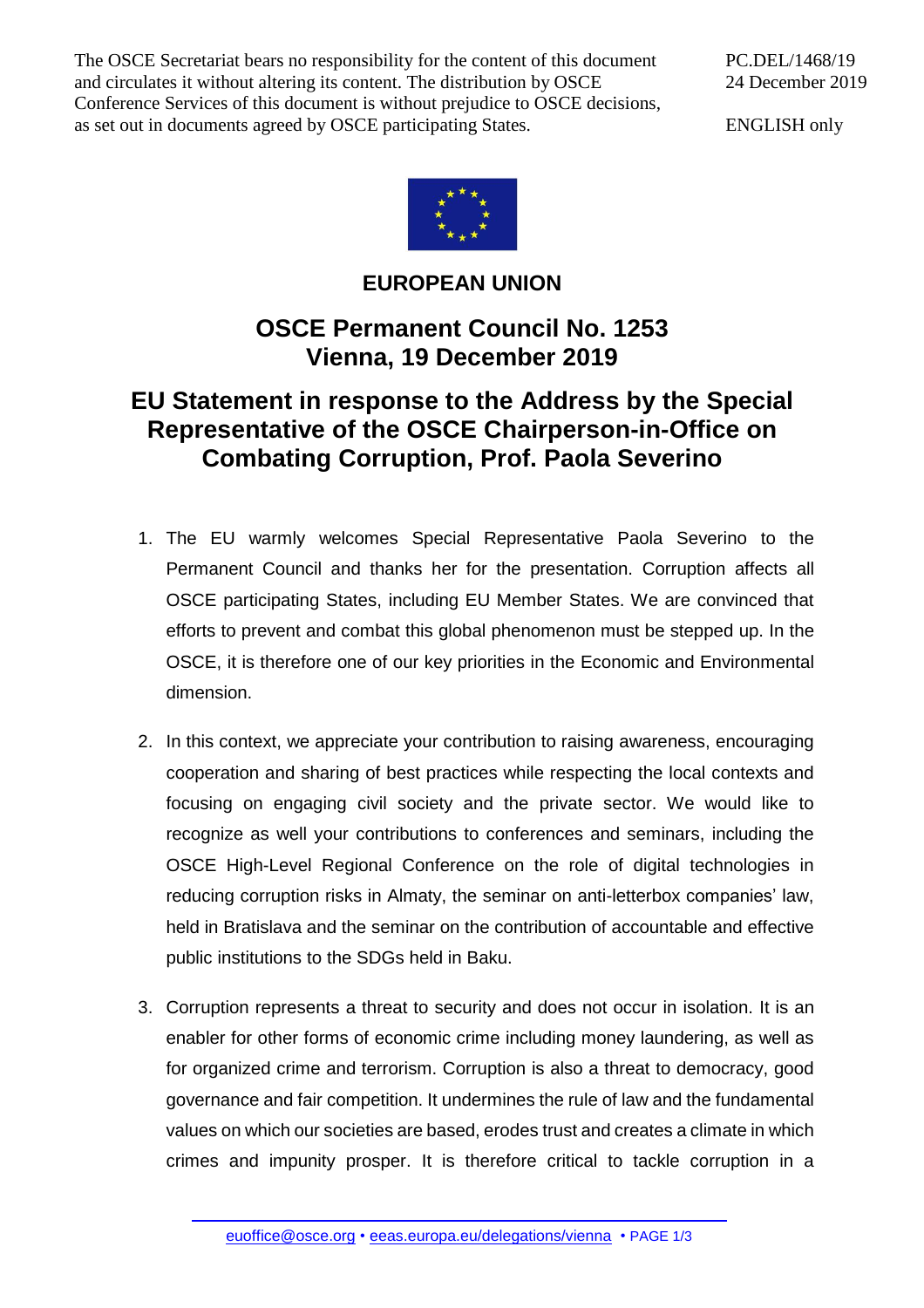comprehensive way, with appropriate legislation and solid institutions which carry out their mandate without political interference.

- 4. In the EU we continuously work on further improving our rules and policies on combatting and preventing corruption. The EU is striving to ensure a common high standard of legislation, either specifically on corruption, or incorporating anticorruption provisions in other sectoral legislation. To give a recent example, the European Commission adopted a new Directive on the protection of persons who report breaches of Union law (that came into force on 17 December 2019) and protects whistle-blowers across a wide range of sectors. Integrity and anticorruption policies are also increasingly part of other EU policies such as legislation on anti-money laundering and public procurement, on confiscation of criminal assets, or the disclosure of information by private sector entities. Anti-corruption policy also plays an important role in our internal economic governance and in trade negotiations. Another key development is the setting up of the European Public Prosecutor's Office, which will be competent to investigate and prosecute crimes affecting the EU budget.
- 5. We also attach the utmost importance to the fight against corruption in our neighbourhood policy as well as in the EU accession process. The EU focuses on assisting these partner countries in effectively implementing their anti-corruption frameworks through operational cooperation and political dialogues incentivising them to provide a convincing track record in this area.
- 6. Rule of law and anti-corruption figure prominently in the 20 deliverables for 2020 in the EU Eastern Partnership. This includes the establishment of sustainable structures to prevent and fight corruption, ensuring that legislation and institutional changes are implemented effectively, as well as enhancing transparency of work and financing of public institutions and strengthening the fight against money laundering.